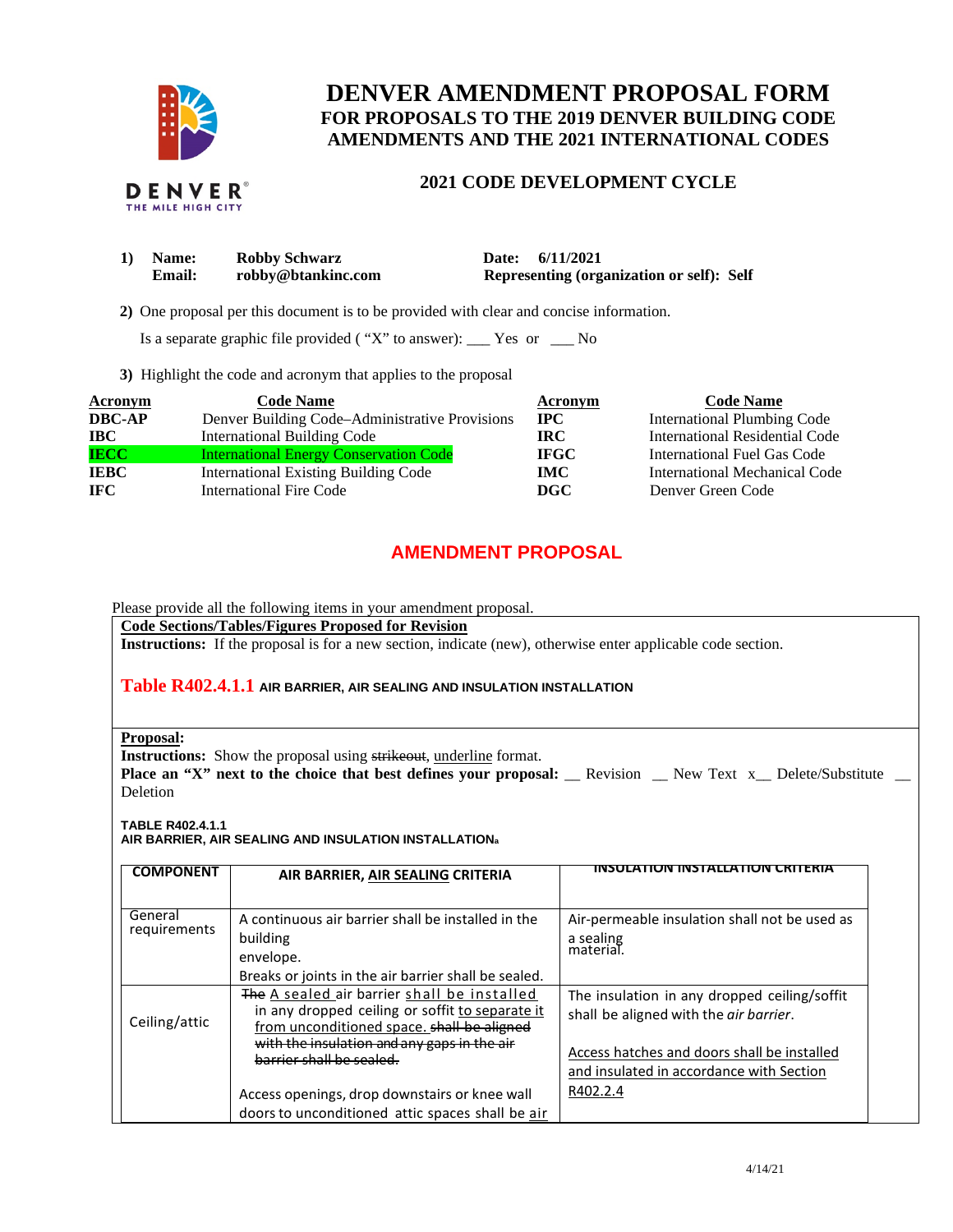|                                                                                                                                               | sealed with gasketing materials that allow for<br>repeated entrance over time.                                                                                                                                                                                                                                                                                                                             | Eave Baffles shall be installed in accordance<br>with Section R402.2.3                                                                                                                                                                                                                                                                                                                                                                                                                                                      |
|-----------------------------------------------------------------------------------------------------------------------------------------------|------------------------------------------------------------------------------------------------------------------------------------------------------------------------------------------------------------------------------------------------------------------------------------------------------------------------------------------------------------------------------------------------------------|-----------------------------------------------------------------------------------------------------------------------------------------------------------------------------------------------------------------------------------------------------------------------------------------------------------------------------------------------------------------------------------------------------------------------------------------------------------------------------------------------------------------------------|
| <b>Above Grade</b><br>Walls                                                                                                                   | The junction of the foundation and sill plate<br>shall be air sealed.<br>The junction of the top plates and drywall<br>adjacent to unconditioned space the top of<br>exterior walls shall be gasketed or air sealed.<br>The junction of the bottom plate to the subfloor<br>on exterior walls separating conditioned space<br>from unconditioned space shall be air sealed.<br>Knee walls shall be sealed. | Air permeable insulation installed in wall<br>cavities shall be enclosed.<br><b>Exterior Building thermal envelope insulation</b><br>for framed walls shall be<br>installed in substantial contact and<br>continuous alignment with the air barrier.<br>Cavities within Corners in exterior and<br>headers of frame walls shall be insulated by<br>completely filling the cavity with a material<br>having a thermal resistance, R-value, of not<br>less than R-3 per inch.<br>Headers on exterior walls shall be insulated |
| Windows,<br>skylights<br>and doors                                                                                                            | The space between framing and skylights, and<br>the jambs of windows and doors, shall be air<br>sealed.                                                                                                                                                                                                                                                                                                    | to a minimum R-5.<br>Insulation installed in framing around<br>windows, skylights and doors shall be cut to<br>fit the cavity and shall not interfere with<br>flashing or drainage of the installed window.                                                                                                                                                                                                                                                                                                                 |
| Rim joists                                                                                                                                    | Rim joists shall include an exterior air barrier. <sup>b</sup><br>The junctions of the rim board to the sill plate<br>and the rim board and the subfloor shall be air<br>sealed.                                                                                                                                                                                                                           | Rim joists shall be insulated so that the<br>insulation maintains permanent contact with<br>the exterior rim board. <sup>b</sup>                                                                                                                                                                                                                                                                                                                                                                                            |
| Floors,<br>separating<br>conditioned<br>from<br>unconditioned<br>space,<br>including<br>cantilevered<br>floors and<br>floors above<br>garages | The air barrier shall be installed, and air sealed to<br>maintain its continuity at any exposed edge's of<br>insulation the insulated floor cavity. adjacent to<br>unconditioned space.                                                                                                                                                                                                                    | Air permeable insulation installed in floor<br>cavities shall be enclosed. in a six-sided<br>cavity.<br>Floor framing cavity insulation shall be<br>installed in accordance with the requirements<br>of Section R402.2.7.                                                                                                                                                                                                                                                                                                   |
| <b>Basement</b><br>crawl<br>space and slab<br>foundations                                                                                     | Exposed earth in unvented crawl spaces shall be<br>covered with a Class I vapor retarder/air barrier<br>in accordance with Section R402.2.10.                                                                                                                                                                                                                                                              | Crawl space insulation, where provided<br>instead of floor insulation, shall be installed in<br>accordance with Section R402.2.10.                                                                                                                                                                                                                                                                                                                                                                                          |
|                                                                                                                                               | Penetrations through concrete foundation walls<br>and slabs shall be air sealed.                                                                                                                                                                                                                                                                                                                           | Conditioned basement foundation wall<br>insulation shall be installed in accordance<br>with Section R402.2.8.1.                                                                                                                                                                                                                                                                                                                                                                                                             |
|                                                                                                                                               | Class 1 vapor retarders shall not be used as an air<br>barrier on below-grade walls and shall be<br>installed in accordance with Section R702.7 of<br>the International<br>Residential Code.                                                                                                                                                                                                               | Slab-on-grade floor insulation shall be<br>installed in accordance with Section R402.2.9<br>Slab-on-grade floors.                                                                                                                                                                                                                                                                                                                                                                                                           |
| Shafts,<br>penetrations                                                                                                                       | Duct and flue shafts to exterior or unconditioned<br>space shall be sealed.                                                                                                                                                                                                                                                                                                                                | Insulation shall be fitted tightly around                                                                                                                                                                                                                                                                                                                                                                                                                                                                                   |
|                                                                                                                                               |                                                                                                                                                                                                                                                                                                                                                                                                            | utilities passing through shafts and                                                                                                                                                                                                                                                                                                                                                                                                                                                                                        |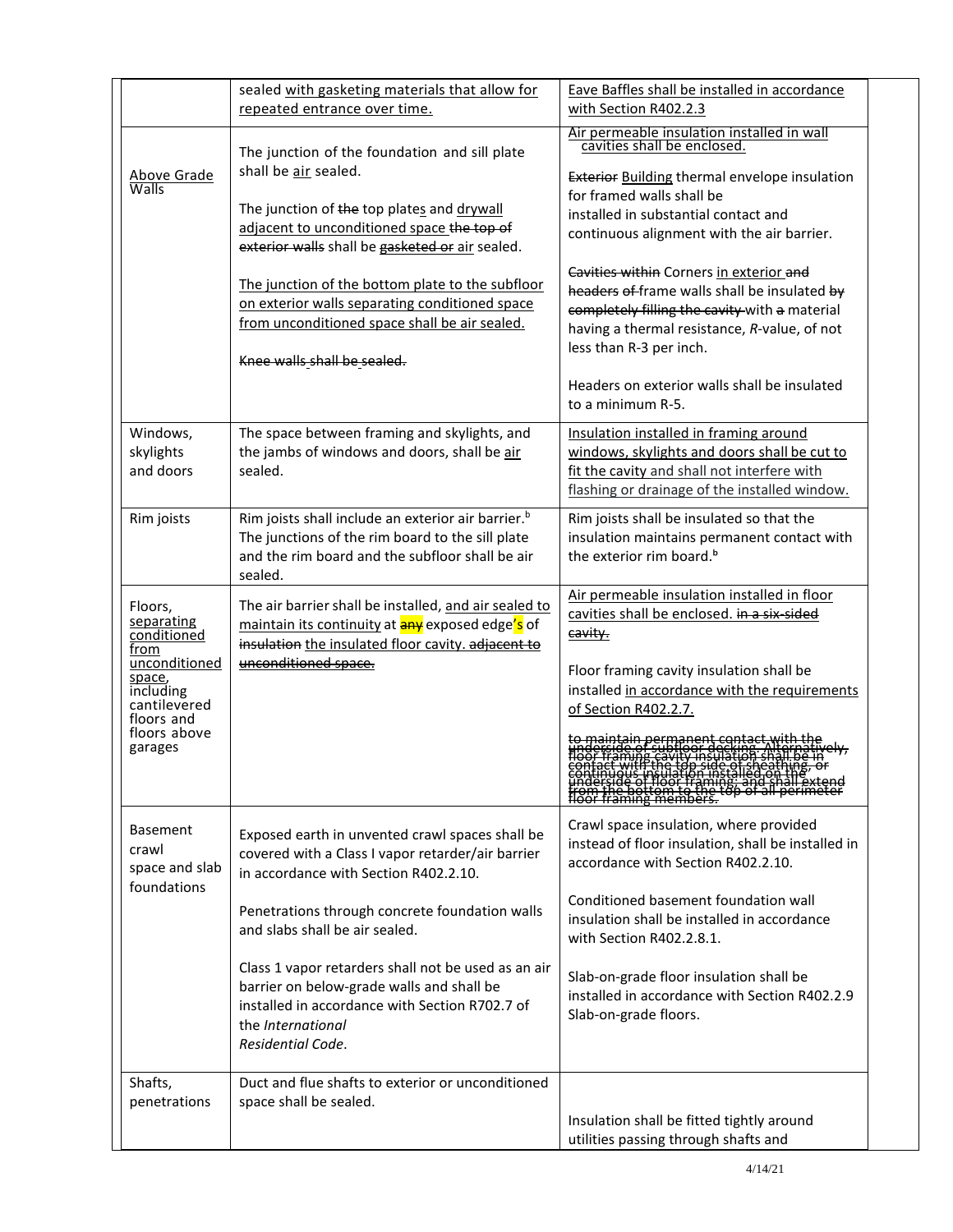|                                                                      | Utility penetrations of the air barrier shall be<br>caulked, gasketed or otherwise sealed and shall<br>allow for expansion, contraction of materials and<br>mechanical vibration.                    | penetrations in the building thermal envelope<br>to maintain required R-value.                                                                                                                                                                                              |
|----------------------------------------------------------------------|------------------------------------------------------------------------------------------------------------------------------------------------------------------------------------------------------|-----------------------------------------------------------------------------------------------------------------------------------------------------------------------------------------------------------------------------------------------------------------------------|
| Narrow<br>cavities                                                   | Narrow cavities of 1 inch or less that are not able<br>to be insulated shall be air sealed.                                                                                                          | Batts to be installed in narrow cavities shall<br>be cut to fit or narrow cavities shall be filled<br>with insulation that on installation readily<br>conforms to the available cavity space.                                                                               |
| Garage<br>separation                                                 | Air sealing shall be provided between the garage<br>and conditioned spaces.                                                                                                                          | Insulated portions of the garage separation<br>assembly shall be installed in accordance with<br>Sections R303 and R402.2.7.                                                                                                                                                |
| Recessed<br>lighting                                                 | Recessed light fixtures installed in the building<br>thermal envelope shall be air sealed in<br>accordance with Section R402.4.5.                                                                    | Recessed light fixtures installed in the<br>building thermal envelope shall be airtight<br>and IC rated, and shall be buried or<br>surrounded with insulation.                                                                                                              |
| Plumbing,<br>wiring or<br>other<br>obstructions                      | All holes created by wiring, plumbing or other<br>obstructions in the air barrier assembly shall be<br>air sealed.                                                                                   | Insulation shall be installed to fill the<br>available space and surround wiring,<br>plumbing, or other obstructions, unless the<br>required R-value can be met by installing<br>insulation and air barrier systems completely<br>to the exterior side of the obstructions. |
| Shower, tub,<br>and fireplaces<br>on exterior<br>walls               | The An air barrier installed at exterior walls<br>adjacent to showers and tubs shall be<br>installed to separate the exterior insulated<br>framed wall from the showers, or tubs, and<br>fireplaces. | Exterior framed walls adjacent to showers,<br>and-tubs, and fireplace shall be insulated and<br>when insulated with air permeable insulation<br>shall be enclosed by an air barrier assembly.                                                                               |
|                                                                      | Tub and shower drain trap penetrations through<br>the subfloor shall be air sealed.<br>Fireplace doors shall comply with the                                                                         |                                                                                                                                                                                                                                                                             |
|                                                                      | requirements of R402.4.2                                                                                                                                                                             |                                                                                                                                                                                                                                                                             |
| Electrical<br>hene box<br>on exterior<br>walls,                      | The air barrier shall be installed behind electrical<br>and communication boxes. Alternatively, air-<br>sealed boxes<br>shall be installed.                                                          | Boxes, housing, and enclosure shall be<br>buried in or surrounded by insulation                                                                                                                                                                                             |
| communicatio<br>n, and other<br>equipment<br>boxes,<br>housings, and | Boxes, housings, and enclosures that penetrate<br>the air barrier shall be caulked, taped, gasketed,<br>or otherwise sealed to the air barrier element<br>being penetrated.                          |                                                                                                                                                                                                                                                                             |
| enclosures                                                           | All concealed openings into the box, housing, or<br>enclosure shall be sealed.                                                                                                                       |                                                                                                                                                                                                                                                                             |
|                                                                      | The continuity of the air barrier shall be<br>maintained around boxes, housings, and<br>enclosures that penetrate the air barrier                                                                    |                                                                                                                                                                                                                                                                             |
|                                                                      | Alternatively, air-sealed boxes shall be installed<br>in accordance with R402.4.6                                                                                                                    |                                                                                                                                                                                                                                                                             |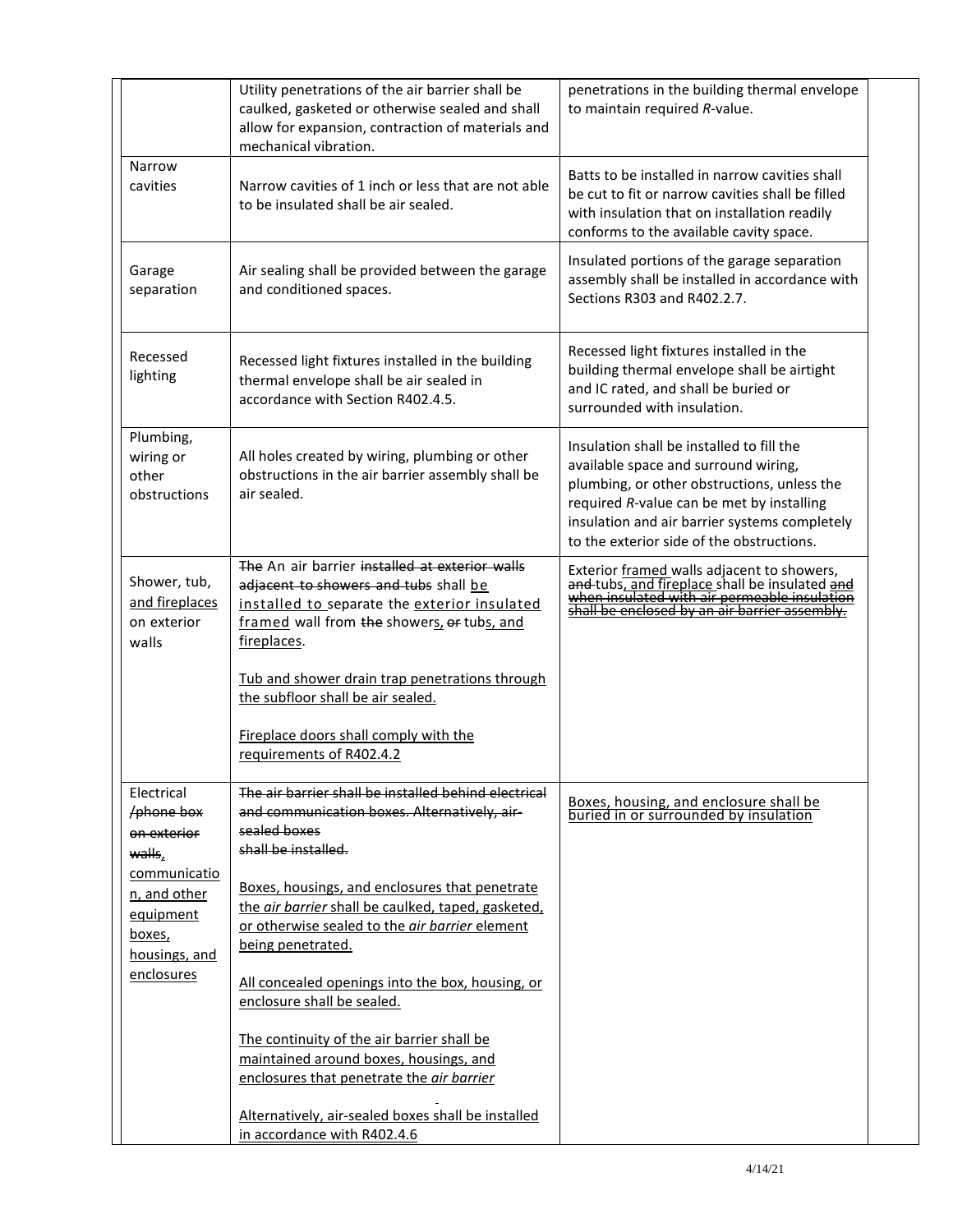| <b>HVAC Register</b><br>boots | All HVAC supply and return register boots that<br>penetrate the building thermal envelope shall<br>be sealed to the subfloor, wall covering, or<br>ceiling penetrated by the boot. | <b>HVAC supply and return register boots</b><br>located in the <i>buildings thermal envelope shall</i><br>be buried in or surrounded by insulation. |
|-------------------------------|------------------------------------------------------------------------------------------------------------------------------------------------------------------------------------|-----------------------------------------------------------------------------------------------------------------------------------------------------|
| Concealed                     |                                                                                                                                                                                    |                                                                                                                                                     |
|                               | Where required to be sealed, concealed fire<br>sprinklers                                                                                                                          |                                                                                                                                                     |
| sprinklers                    |                                                                                                                                                                                    |                                                                                                                                                     |
|                               | shall only be sealed in a manner that is                                                                                                                                           |                                                                                                                                                     |
|                               | recommended by the manufacturer. Caulking or<br>other adhesive sealants shall not be used to fill                                                                                  |                                                                                                                                                     |
|                               |                                                                                                                                                                                    |                                                                                                                                                     |
|                               | voids between fire sprinkler cover plates and<br>walls or ceilings.                                                                                                                |                                                                                                                                                     |
| Common                        | Air sealing materials recognized in a listed, fire-                                                                                                                                | Insulation materials recognized in the listed                                                                                                       |
| walls                         | resistance rated common wall design and                                                                                                                                            | common wall design and installed in                                                                                                                 |
|                               |                                                                                                                                                                                    |                                                                                                                                                     |
|                               | installed in accordance with the listing, or                                                                                                                                       | accordance with the listing, or                                                                                                                     |
|                               | Air sealing materials recognized in an approved                                                                                                                                    | Insulation materials recognized in the                                                                                                              |
|                               | design, shall be used.                                                                                                                                                             | approved design, shall be used.                                                                                                                     |
|                               |                                                                                                                                                                                    |                                                                                                                                                     |
|                               | Common walls separating townhouse & duplex                                                                                                                                         |                                                                                                                                                     |
|                               | units                                                                                                                                                                              |                                                                                                                                                     |
|                               | shall be considered an exterior wall for the                                                                                                                                       |                                                                                                                                                     |
|                               | purposes of air barrier and air sealing application                                                                                                                                |                                                                                                                                                     |
|                               | of this Table (R402.4.1.1).                                                                                                                                                        |                                                                                                                                                     |
|                               |                                                                                                                                                                                    |                                                                                                                                                     |
|                               |                                                                                                                                                                                    |                                                                                                                                                     |
|                               |                                                                                                                                                                                    |                                                                                                                                                     |
|                               |                                                                                                                                                                                    |                                                                                                                                                     |

#### **Supporting Information**

All proposals must include a written explanation and justification as to how they address physical, environmental, and/or customary characteristics that are specific to the City and County of Denver. The following questions must be answered for a proposal to be considered.

#### **Ceiling and attic**

Component column:

 The 2012 IECC Air barrier and Insulation table was the last table that specifically referenced the void space behind fireplaces that are located on exterior walls. Just like behind tubs and shower pans a supplemental air barrier is needed on the interior side to enclose the insulation as the drywall plane has been moved to the front of the fireplace.

Air barrier criteria section:

- This first revision continues to require the installation of a supplemental air barrier in areas were drywall, tile backer, or other air impermeable material will not be installed as the finished surface is not in alignment with the insulation installed in the building's thermal envelope. The only addition, other than clarification, is the addition of the area behind framed fireplaces boxes on exterior walls.
- Air sealing the tub and shower drain trap penetration eliminates a significant leakage source especially when located in floor systems over unconditioned spaces. This air leakage often creates condensation on the back side of tubs and shower pans which leads to mold and other building durability issues.
- Fireplace door air sealing is outlined in the prescriptive section R402.4.2 and clearly describes that this component shall be air sealed. The instruction should not be limited to fireplaces that are installed using the prescriptive compliance options. Therefore, there is need to ensure that the installation criteria is used when assessing R405 and R406 compliance. The addition of this language does that.

Insulation Installation Criteria:

 Manufactures of air permeable insulation have begun to recognize that their installation literature must incorporate language and pictures showing that air permeable insulation must be enclosed inside of air barrier assemblies. The current language offered no guidance of this fact and therefore was amended.

Cost Statement:

 The proposed language does not increase the cost of construction, but rather offers guidance and clarity of existing requirements.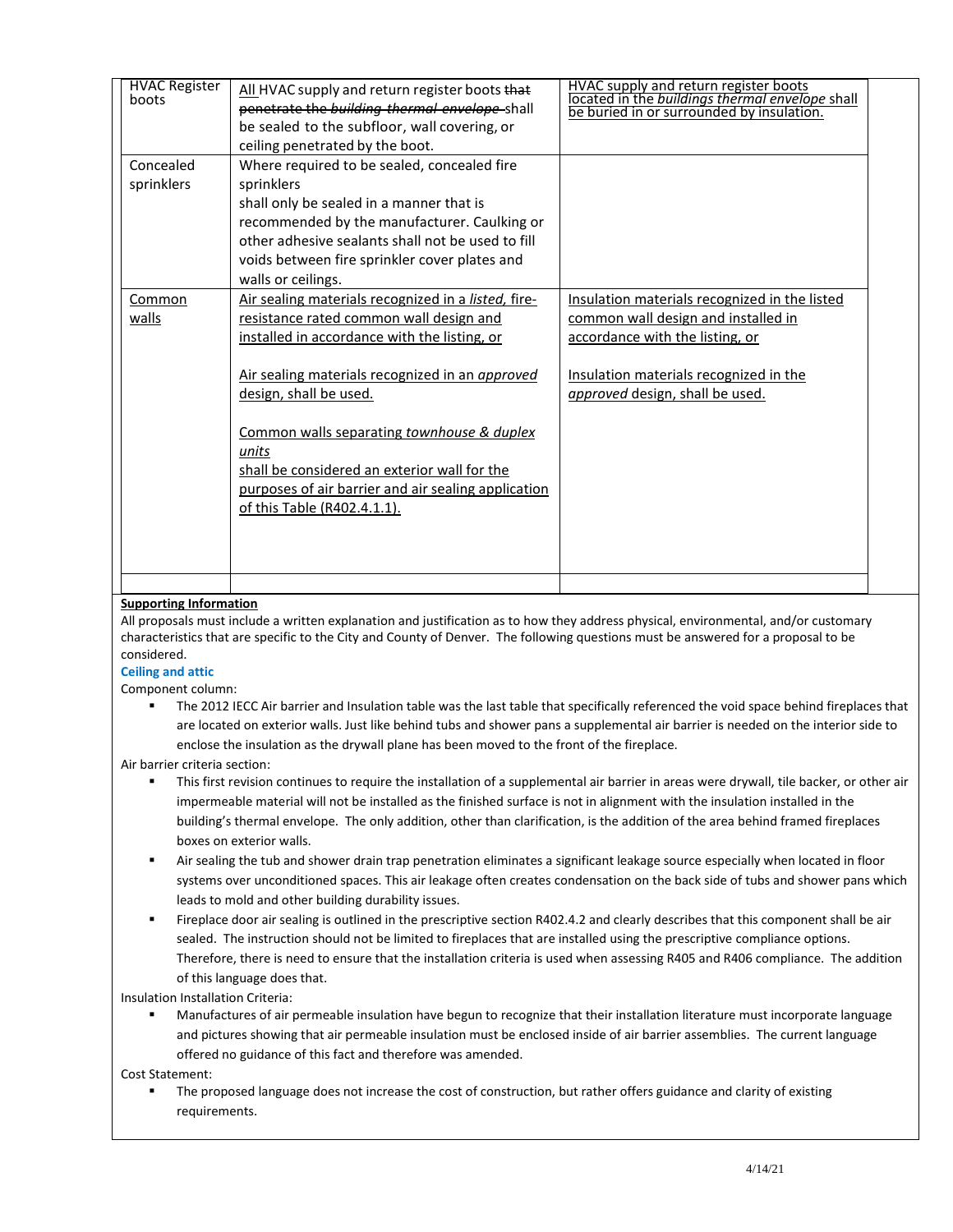#### *Above Grade Wall*

Component:

 To ensure a precise understanding this language has been changed to focus on above grade walls. Foundation and other walls are addressed separately.

Air barrier and air sealing criteria section:

- Clarification of the language requiring top drywall to be sealed to the top plate is needed. In the field there is confusion regarding what exterior means. Did it mean four exterior walls, or did it mean top plates that are adjacent to unconditioned space. The gained clarity of this air sealing activity addresses one of the largest air leakage sources on the high side of the home.
- The junction of the bottom plate to the subfloor on exterior walls had not been addressed yet is again one of the larges sources of air leakage in homes and therefore was added to the table.
- There is a proposal to address Knee walls separately as they are a unique beast.

Insulation Installation Criteria:

- Air permeable insulation must be enclosed in an air barrier in order to trap the pockets of air that are required to resist the flow of energy. This new language expresses that so it can be executed properly in the field.
- Corners and headers are significantly different assemblies. Headers, in particulate may not have a true cavity to insulate and may be better suited to insulate with foam board. This proposal breaks the two assemblies into separately addressed assemblies.
- Adding the defined term Building Thermal Envelop ensures clarity
- Cost Statement: The proposed language does not increase the cost of construction but rather offers guidance and clarity of existing requirements.

#### **Windows**

Air barrier and air sealing criteria section:

- A simple adjective creates better clarity
- Insulation installation criteria section:
	- Often the framing around windows creates spaces that are odd sizes and shapes. I think of a recent house that I inspected that had several octangle widows fit into a square opening. The cavities that were created would not be defined as narrow cavities section of this table but would be addressed by the proposed language.
	- Insulation installation must not be pushed to far into the cavity as it may interfere with drainage and flashing of the window. Cost Statement:
	- **The proposed language does not increase the cost of construction but rather offers clarity of requirements.**

## **FLOORS**

Component:

 It needs to be clear that the floor cavities that are being addressed by this table are only floor that separate conditioned from unconditioned space. It is surprising how not all understand this.

Air barrier and air sealing criteria section:

 Floor cavities are wall cavities laid down, therefore, air permeable insulation installed inside the cavity also needs to be enclosed by the air barrier assembly. As the IECC allows alternative insulation techniques for insulating floors as seen in the exceptions detailed in Section R402.2.8 it become more important to ensure that the rim joist of the insulated floor not only get insulated but is air tight because the insulation no longer must be installed adjacent to the subfloor decking. The proposed language change brings this to light for builders and trades that are executing the code requirements.

Insulation Installation Criteria:

 The insulation installation criteria outlined in the prescriptive section R402.2.8 clearly describes how insulation in floor systems must be installed. There is no need to further explain it in this table.

## **Electrical Box etc.**

Component column:

 Although technically speaking, low voltage, speaker, computer wire boxes, or fan housings are a form of electrical box many builders and trade partners only view true 20- or 15-amp power outlet or switch gang boxes as electrical boxes. By simply broadening the definition to Electrical, communication, and other equipment boxes,

housings, and enclosures-we can ensure that any such box that is installed in an exterior wall or ceiling is insulated, and air sealed properly. This is the approach that just passed at the 2024 IECC hearings Air barrier and air sealing criteria section:

4/14/21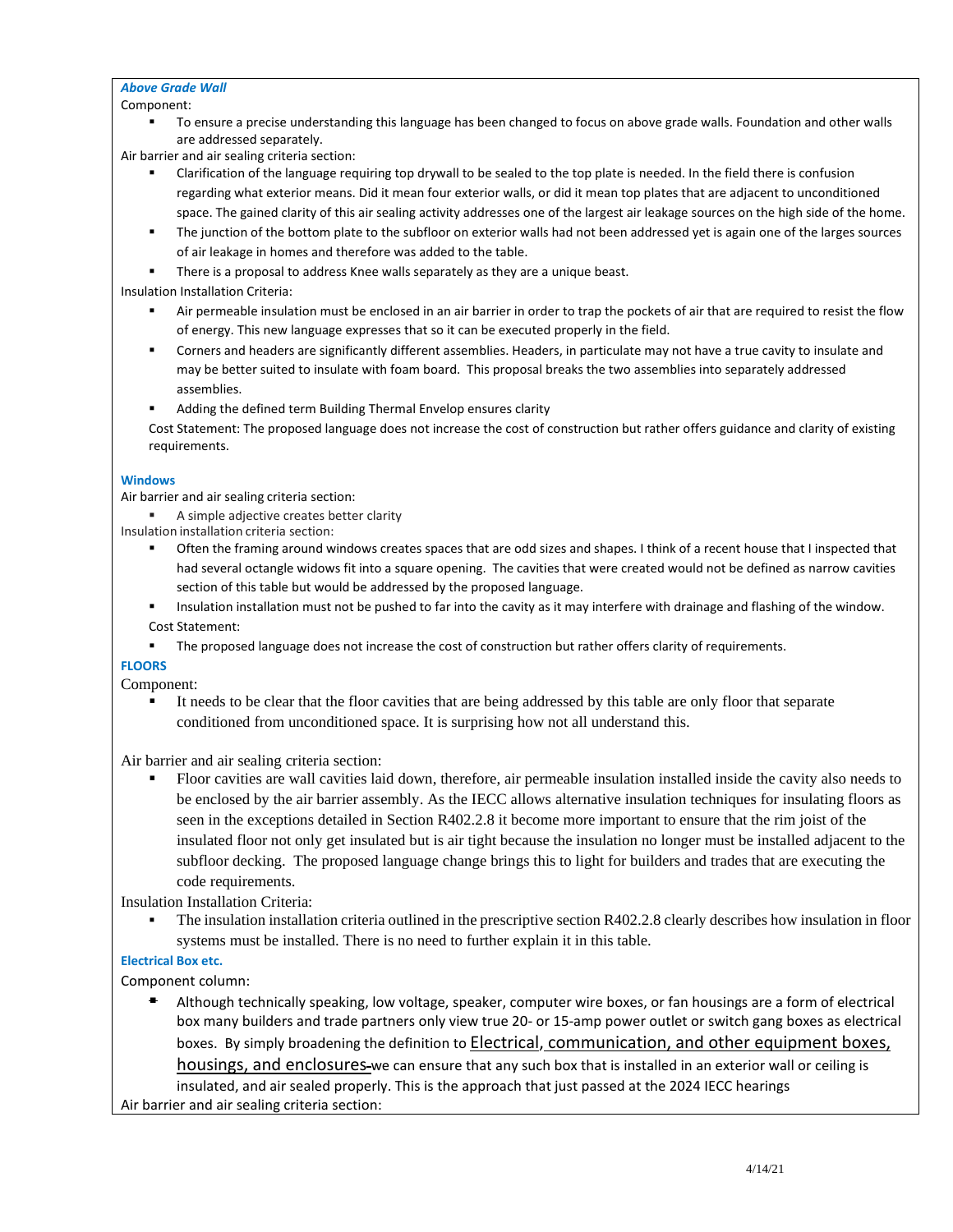In this section the two requirements have been broken apart for greater clarity. First the box/housing must be sealed to the surface that it penetrates, they must be airtight, and an air barrier continuity must be maintained. An alternative is offered by directing builders to R402.4.6

### Insulation Installation Criteria:

- Currently there is no guidance in this table regarding insulating installation. This added language rectifies this. Cost Statement:
	- The proposed language does not increase the cost of construction because the requirement was existing it just was not clear. This proposal offers clarity.

### **HVAC Boots**

Air barrier and air sealing criteria section:

 The change to this section of language in the table slightly broadens the scope of sealing, to not only include air sealing between inside and outside, but to include sealing of all supply and return boots to the surface they penetrate. This helps to gain more control and predictability of air flow in and out of interstitial spaces as well as improves the performance of the HVAC system. This concept was first introduced by the EnergyStar program.

Insulation Installation Criteria:

 The supply and return duct boot installation and the insulation installation must be coordinated so that the insulation is not damaged or compressed resulting in the reduction of required R-value. Often little thought of the impact of poorly insulated duct boots is given.

Cost Statement:

 The proposed language does not increase the cost of construction, but rather offers guidance and clarity of existing requirements.

#### **Common Walls**

Air Sealing Criteria:

- Common walls used to be addressed by this table. Now that there are listed air sealing products that can be used in the assembly it is time to add them back to the table
- Common walls separating townhouse & duplex units have extreme air leakage. The BXUV guides has been updated to allow air sealing and this should be reflected in the IECC and specifically in Table R402.4.1.1. Below is an example of the new language that has been added to the following Shaft Liner assemblies: U336, U347, U366, U373, U375

8. **Caulk/Sealant —** (Optional, Not Shown, Intended for use as an air barrier - Not intended to be used as fireblocking) — ASTM C834, Type OP, Grade 0° C or -18° C Latex Sealant at the Shaftliner and C-Track (Item 1) and H-Stud (Item 2) framing locations.

8A. **Caulking and Sealants\* —** (Optional - Intended for use as an air barrier - Not intended to be used as fireblocking) - A bead of sealant applied around the partition perimeter in the 3/4 in. air space between wood framing (Item 4) and shaftliner panels (Item 3) to create an air barrier.

**DUPONT DE NEMOURS, INC.** — Great Stuff Gaps & Cracks, Great Stuff Pro Gaps & Cracks, Great Stuff Pro Window & Door

 Common walls separating townhouse & duplex units need to be treated like any other exterior wall that has a drop ceiling, tub, or other air barrier issue associated with this table within it. The 1" to ¾" gap between the framed portion of the assembly and the gypsum area separation portion of many common wall assemblies, allows significant air flow between conditioned and unconditioned spaces which the requirements of Table R402.4.1.1 are designed to mitigate. If these issues are not addressed with common wall construction, it is even more difficult to achieve the air leakage requirements of the IECC.

#### Insulation Criteria:

 Insulation in area separations walls have traditionally been ignored as they are assumed to be an adiabatic wall with no heat loss or gain. In reality, a significant amount of air moves behind the interior drywall in these assemblies and therefore insulation installation makes a significant difference in their energy performance. The listed assemblies call out insulation installation which this section points to.

#### **Cost**

 Construction is expected to be impacted by this proposal because air sealing has not been allowed in most jurisdiction because of interpretations (right or wrong) of how area separation walls must be built. It is unclear how these assemblies used in town house and duplex construction, are complying with the air leakage requirements of the code. In the Colorado market most jurisdictions are allowing some level of air sealing and we are seeing compliance with air leakage requirements. So, in Colorado, and other similar markets, cost of construction will remain the same, and in other markets construction cost will go up, but air leakage compliance will also increase.